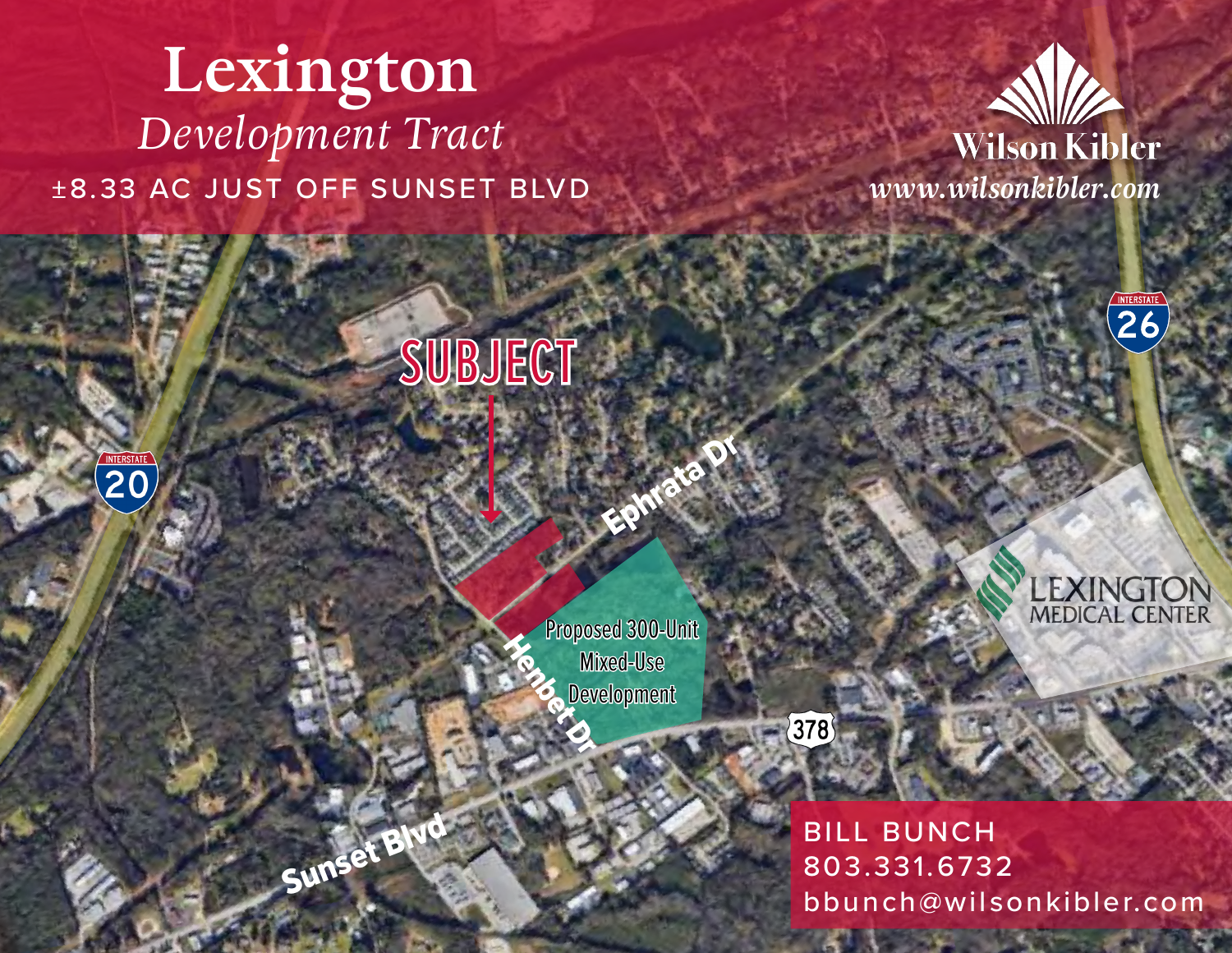

±8.33 AC JUST OFF SUNSET BLVD